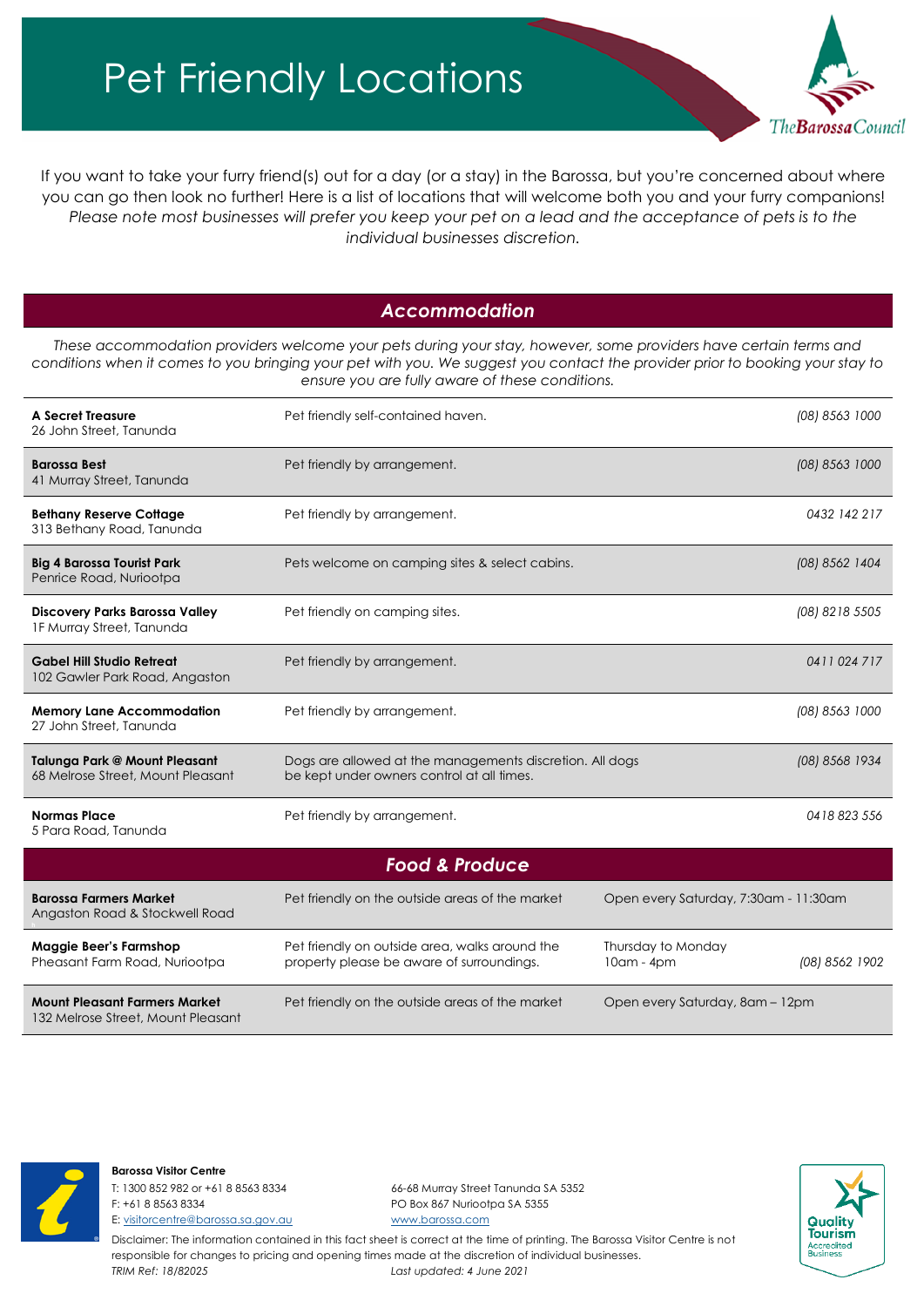# Pet Friendly Locations



## *Breweries & Distilleries*

*These locations welcome your pets, however, please keep in mind that some breweries & distilleries have dogs of their own who wander the grounds & socialise with guests. We kindly ask you keep this in mind when deciding on whether or not to bring your pet with you. Additionally most prefer pets be kept on a lead.*

| <b>Barossa Valley Brewing</b><br>2A Murray Street, Tanunda                | Pet friendly brewery, outdoor area.                                                     | Monday & Thursday, 12pm - 9pm<br>Tuesday & Wednesday, 12pm - 4pm<br>Friday & Saturday, 12pm to late<br>Sunday, 12pm - 6pm<br>0400 594 656 |  |  |
|---------------------------------------------------------------------------|-----------------------------------------------------------------------------------------|-------------------------------------------------------------------------------------------------------------------------------------------|--|--|
| <b>Greenock Brewers</b><br>9 Murray Street, Greenock                      | Pet friendly brewery.                                                                   | Friday to Sunday, 11am - 7pm<br>Public Holidays, 11am - 5pm<br>0400 594 656                                                               |  |  |
| <b>Rehn Bier</b><br>23 Magnolia Road, Tanunda                             | Pets welcome at this brewery cellar door.                                               | Open 7 Days, 11am - 5pm<br>0417809863                                                                                                     |  |  |
| <b>Seppeltsfield Road Distillers</b><br>436 Seppeltsfield Road, Marananga | Pet friendly distillery, outdoor area.                                                  | Open 7 Days, 11am - 5pm<br>0414 480 283                                                                                                   |  |  |
| <b>Western Ridge Brewing</b><br>2-4 Kalimna Road, Nuriootpa               | Pet friendly brewery.                                                                   | Thursday to Monday 11am - 6pm<br>Friday night until 7pm<br>0417891944                                                                     |  |  |
|                                                                           | <b>Cafes</b>                                                                            |                                                                                                                                           |  |  |
| <b>Barista Sista</b><br>29D Murray Street, Nuriootpa                      | Dogs welcome on a lead in back courtyard and<br>laneway.                                | Monday to Friday, 8am - 2pm<br><b>Closed Public Holidays</b><br>(08) 8563 1181                                                            |  |  |
| Lyndoch Lavender Farm<br>Cnr Hoffungsthal & Tweedies Gully Rd,<br>Lyndoch | Pets welcome if on a lead.                                                              | Farm & Shop open 7 days, 10am - 4:30pm<br>Café open on weekends<br>(08) 8524 4538                                                         |  |  |
| <b>Red Door Espresso</b><br>79 Murray Street, Tanunda                     | Dogs welcome on a lead backyard and front<br>veranda. Doggy ice-cream is also on offer. | Monday to Friday, 8am - 3pm<br>Saturday, 9am - 3pm<br>Public Holidays, Closed<br>(08) 8563 1181                                           |  |  |
| <b>Table Cafe</b><br>30 Barossa Valley Way, Lyndoch                       | Dogs welcome on a lead in their outdoor areas.                                          | Breakfast & Lunch<br>7 days a week, 9am - 2pm<br>Dinner, Friday & Saturday, 5pm - 8pm<br>(08) 8524 4074                                   |  |  |
| <b>Pubs &amp; Hotels</b>                                                  |                                                                                         |                                                                                                                                           |  |  |
| <b>Eden Valley Hotel</b><br>11 Murray Street, Eden Valley                 | Pets welcome in their outdoor area, on a lead.                                          | Open 7 days from 12pm<br>Lunch & Dinner Wednesday - Saturday<br>Drinks & Bar snacks daily<br>(08) 8564 1072                               |  |  |

**Greenock Tavern** 2 Murray Street, Greenock Pets welcome in their outdoor area on a lead. Monday, 3pm - 9pm Tuesday to Sunday, 11:30am until late  *(08) 8562 8136* **Stein's Taphouse** 28 Tanunda Road, Nuriootpa Pet friendly. The matrix of the matrix of the Monday to Thursday, 12pm - 5pm Friday to Sunday, 12pm – late *( 08) 8562 2899* **Tanunda Hotel** 51 Murray Street, Tanunda Pet friendly on a lead in their beer garden. Open 7 days from 9am until late Lunch, 12pm - 2:30pm Dinner, 6pm - 8:30pm (*08) 8563 2030*



**Barossa Visitor Centre**

T: 1300 852 982 or +61 8 8563 8334 66-68 Murray Street Tanunda SA 5352 F: +61 8 8563 8334 PO Box 867 Nuriootpa SA 5355 E[: visitorcentre@barossa.sa.gov.au](mailto:visitorcentre@barossa.sa.gov.au) [www.barossa.com](http://www.barossa.com/)



Disclaimer: The information contained in this fact sheet is correct at the time of printing. The Barossa Visitor Centre is not responsible for changes to pricing and opening times made at the discretion of individual businesses. *TRIM Ref: 18/82025 Last updated: 4 June 2021*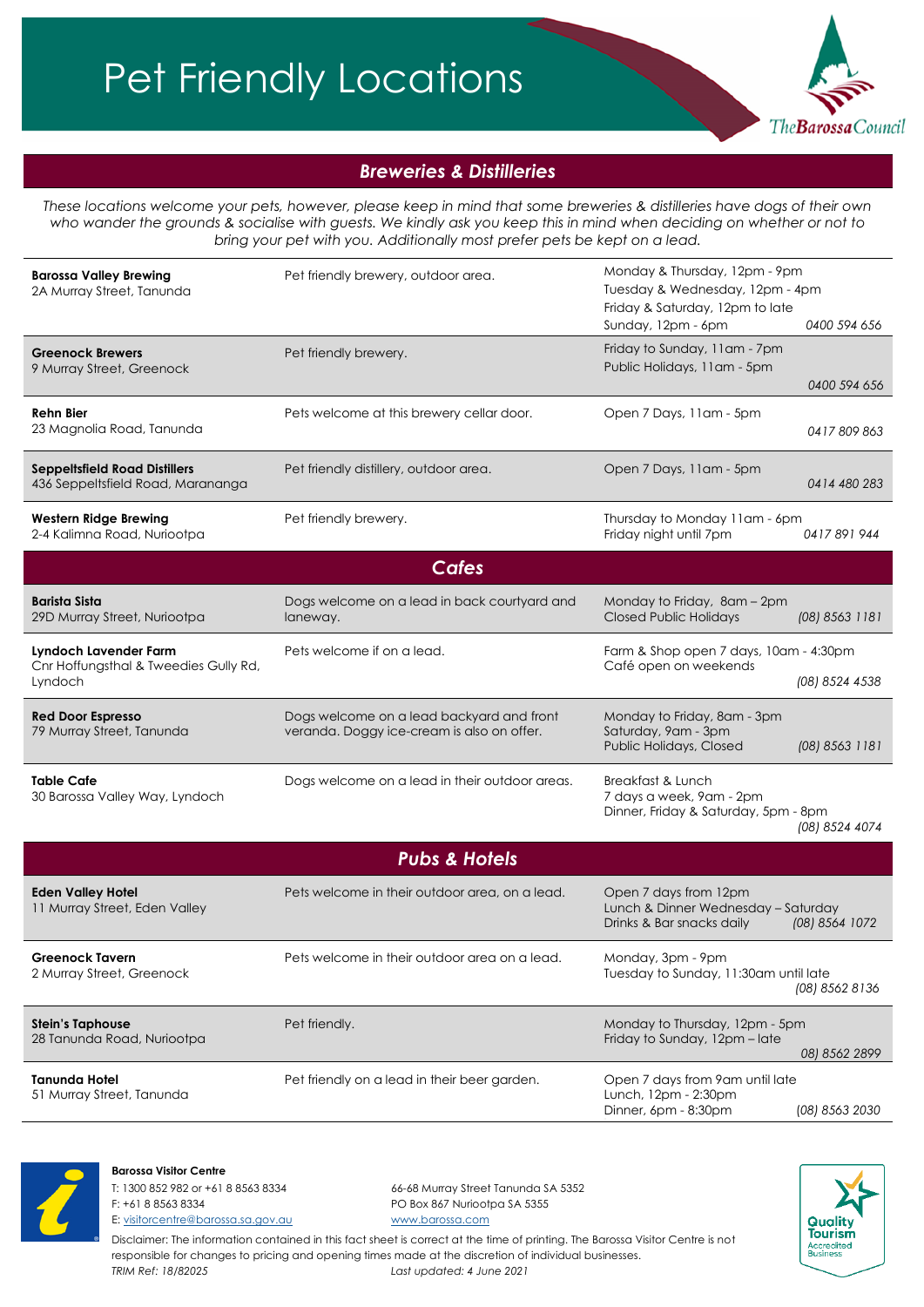

**The Valley Hotel** 73 Murray Street, Tanunda

Pet friendly in their beer garden and front verandah area, preferably on a lead.

Monday to Saturday from 10am until late Sunday from 11am until late

 *(08) 8563 2039*

### *Parks, Reserves & Activities*

*Please note in some of the activities below your dogs are required to be on a leash. Please remember to be courteous to others, keep your dog under control and stick to designated walking trails. Bring disposable bags to clean up your dog's waste (please be aware there are no bins in national parks).*

| <b>Angas Recreation Park</b><br>Washington Street, Angaston                                    | Local recreation park, toilets, parking, picnic tables, playground, dog poo bags provided. On leash<br>and off leash suitable.                                                                                                                                          |  |
|------------------------------------------------------------------------------------------------|-------------------------------------------------------------------------------------------------------------------------------------------------------------------------------------------------------------------------------------------------------------------------|--|
| <b>Barossa Bushgardens</b><br>653 Research Road, Nuriootpa                                     | Pet friendly on a lead. Walk through different paths<br>Open 7 days from Dawn to Dusk<br>showcasing plants that are native to the Barossa<br>region. Pedestrian access from Coulthard Reserve<br>(08) 8563 8330<br>Map here<br>walking trail off Penrice Road.          |  |
| <b>Barossa Goldfields Walk</b><br>Allendale Road, Barossa Goldfields                           | The Barossa Goldfields is part of Para Wirra Conservation Park. There are three different circuits,<br>Victoria Hill (1.4km), Phoenix (4.2km) and Lady Pearce (5km)<br>Info here                                                                                        |  |
| <b>Barossa Trail</b>                                                                           | The Barossa Trail is a high-quality sealed cycling and walking network extending 40 kilometres from<br>Angaston to Gawler via the three main townships of Nuriootpa, Tanunda and Lyndoch. Map here                                                                      |  |
| <b>Coulthard Reserve</b><br>Penrice Road, Nuriootpa                                            | Offering a range of walking areas for you and your dog, however, they must be on a lead in certain<br>areas so please observe the signs. Toilets, BBQ, picnic tables.                                                                                                   |  |
| <b>Heinemann Park</b><br>Allotment 1, Murray Street, Tanunda                                   | Pet friendly area, toilets, parking, dog poo bags provided. On leash and off leash suitable.                                                                                                                                                                            |  |
| <b>Impact Kids World</b><br>7 Siegersdorf Rd, Nuriootpa                                        | Monday to Saturday, 10am - 2pm<br>Pet friendly, children's activity centre, there is<br>outside seating for you and water bowls<br>(08) 7522 5803                                                                                                                       |  |
| <b>Keyneton Spur Trail</b><br>Corner Graetztown Rd & Saw Mill Rd                               | The trail leaves the main trail along Graetztown Road at the junction with Saw Mill Road. It turns<br>North into Keyneton along Eden Valley Road passing a number of historic buildings. 3.5km                                                                          |  |
| Mengler Hill Lookout & Sculpture Park<br>127 Mengler Hill Road, Bethany                        | Look out showcasing beautiful views of the Barossa. The Sculpture Park is sited at the base of the<br>lookout area, with walking trails between the sculptures. Dogs must be on a lead.                                                                                 |  |
| <b>Mount Crawford Summit</b><br>Mount Rd & Fry Rd, Mount Crawford                              | A hike taking you to the summit of Mt Crawford at a height of 562m.<br>Map here<br>This walk also bypasses the South Para River and is a perfect spot for lunch. 3.6km                                                                                                  |  |
| <b>Mount Pleasant Loop</b><br>Talunga Park Road, Mt Pleasant                                   | This trail consists of three different loops. Varying from 4.7km to 11.5km.<br>Info here<br>You can also choose to begin at either Cricks Mill Road or Cromer Picnic Area.                                                                                              |  |
| Nuriootpa Dog Park<br>Allotment 92, Penrice Road, Nuriootpa                                    | Dog park, with off leash suitability, parking and poo bags provided.                                                                                                                                                                                                    |  |
| <b>Para Wirra Conservation Park</b><br>Main entrance, West Gate of off of<br>Humbug Scrub Road | Entry to Para Wirra does require you to purchase a daily pass for a small fee, which can be done<br>online prior to arrival. Walks include Devils Nose Hike, Hissey Loop, Lizard Rock Nature Hike and the<br>Lake Discovery Walk. Pets must be on a leash.<br>Info here |  |
| <b>Talunga Recreation Park</b><br>Talunga Park Road, Mt Pleasant                               | Local recreation park with designated areas for dogs (must be on a lead) Toilets, Picnic tables,<br>Playground, Parking, Dog Poo bags provided,                                                                                                                         |  |
| Tanunda Heritage Town Walk                                                                     | A self-guided 2.5km walk through the beautiful town of Tanunda.                                                                                                                                                                                                         |  |
| <b>Tanunda Recreation Park</b><br>Elizabeth Street, Tanunda                                    | Local recreation park, toilets, parking, picnic tables, playground, dog poo bags provided. On leash.                                                                                                                                                                    |  |

#### **Barossa Visitor Centre** T: 1300 852 982 or +61 8 8563 8334 66-68 Murray Street Tanunda SA 5352 F: +61 8 8563 8334 PO Box 867 Nuriootpa SA 5355



Disclaimer: The information contained in this fact sheet is correct at the time of printing. The Barossa Visitor Centre is not responsible for changes to pricing and opening times made at the discretion of individual businesses. *TRIM Ref: 18/82025 Last updated: 4 June 2021*

E[: visitorcentre@barossa.sa.gov.au](mailto:visitorcentre@barossa.sa.gov.au) [www.barossa.com](http://www.barossa.com/)